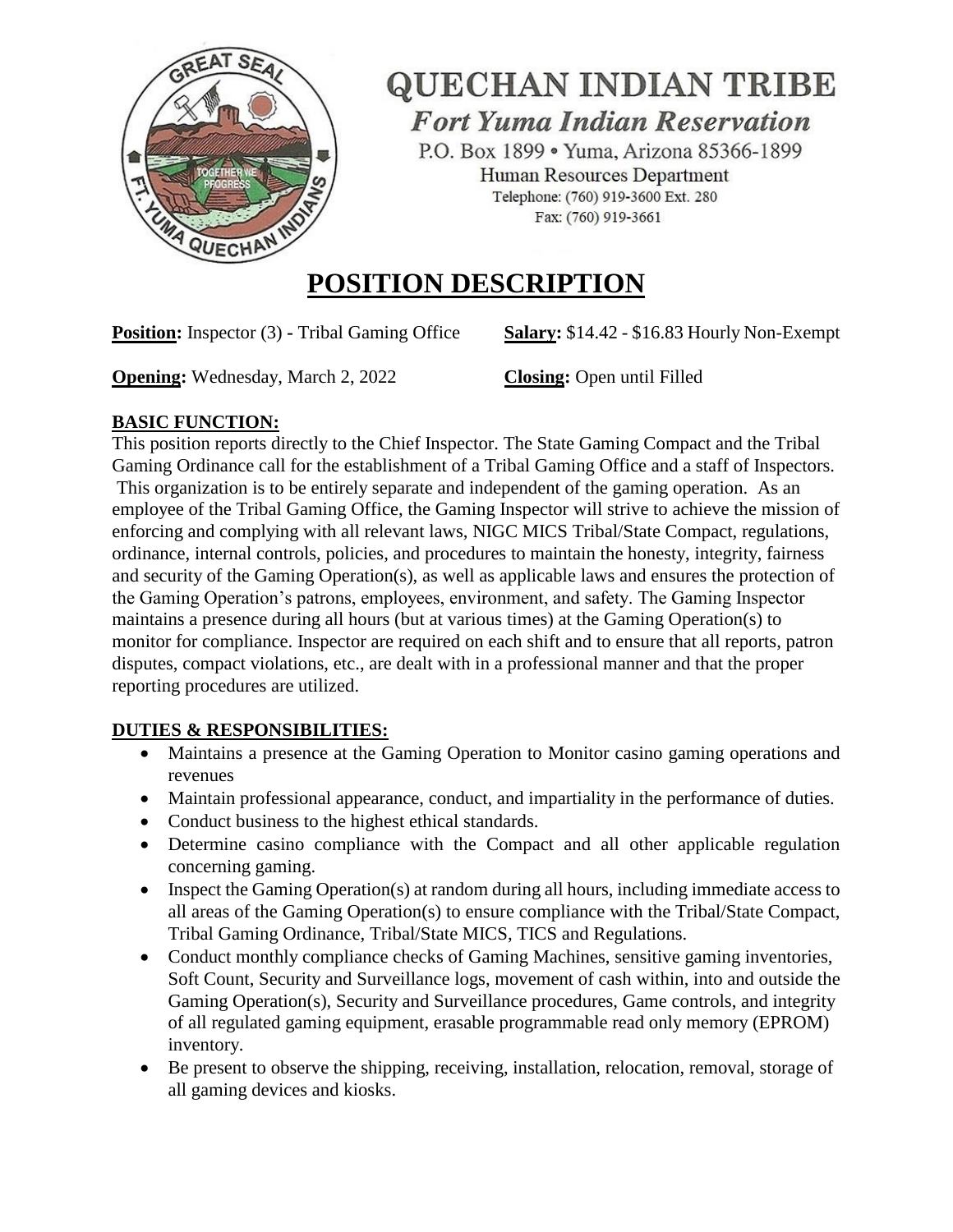- Observe and document slot machine logic board access sand provide forms for the release/receipt of computer chips
- Receives complaints from the public and take appropriate action.
- Checks employee's licenses on an on-gong basis
- Ensure all policies and regulations are adhered in the operation of the casinos Sports Book and Tables operations.
- Observe and ensure Table Games dealing techniques and procedure for game operation, securing of daily drop are performed by licensees in accordance with approved procedures
- Prepares required and directed reports.
- Must be present for all incoming/outgoing shipping of controlled gaming devices, present at the time the truck seal is broken for and is responsible for resealing of outgoing machines and/or gaming devices.
- Secures and tests EPROMs and other game software that control payouts and internal functions of all electronic gaming devices.
- Maintain possession and control of casino slot machine computer board access keys, tamper proof tape and logic seals.
- Observe and document slot machine logic board access.
- Investigate and prepares written reports to the Chief Inspector, any potential violations of the NIGC MICS, Tribal/State Compact, Tribal/State MICS, TICS, rules and regulations, and applicable laws by the Gaming Operation(s).
- Must be present to verify primary jackpots of the wide area progressive gaming machines and
- Must test gaming software on all jackpots in excess of 10K.
- Investigate customer disputes related to gaming that involve more than \$500 and that are not resolved by management of the Gaming Operation(s).
- Receives complaints from the public and take appropriate action.
- Be constantly observant to any physical hazards and acts and/or omissions that would jeopardize the safety of patrons and employees.
- Maintain possession and control of casino slot machine computer board access keys and tamper proof tape.
- Examines, test, and inspects gaming equipment as required by the Tribal Gaming Office.
- Be constantly observant to any physical hazards and acts and/or omissions that would jeopardize the safety of patrons and employees
- Assists the Chief Inspector in the investigation of non-compliance issues regarding the Compact/Code, Paradise Casino's Policy & Procedures, and/or Internal Control Handbook
- Maintain a daily operational log of the shifts activities and required meter reading.
- Display respect and understanding of Quechan Indian Tribe traditions and values.
- Performs other related duties as assigned
- Fully uphold all principles of confidentiality.
- Comply with Quechan Indian Tribe policies and procedures.
- Adhere to all professional and ethical behavior standards of the Quechan Tribe.
- Interact in an honest, trustworthy, and respectful manner with employees, Tribal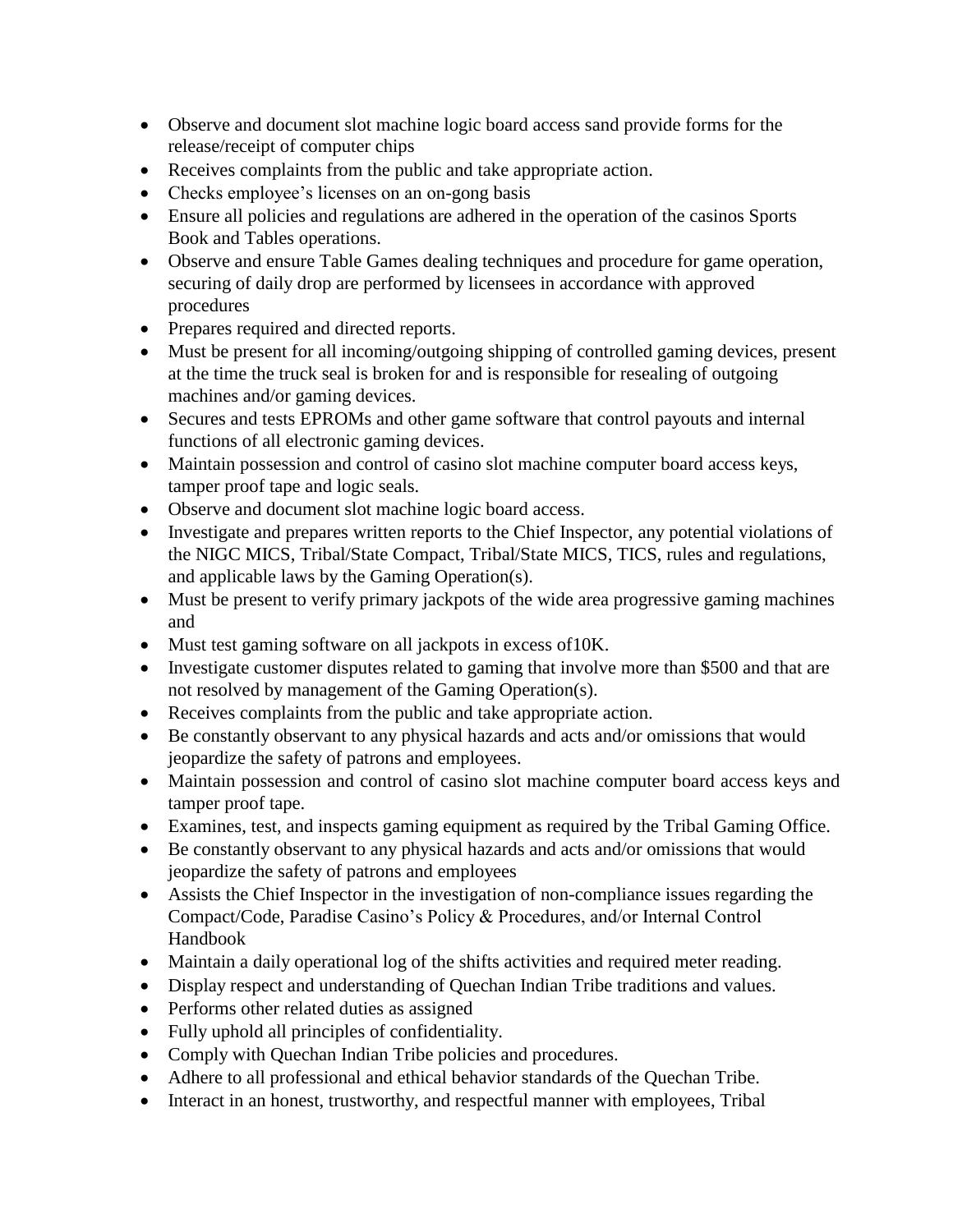members, visitors, and vendors.

 Participate in departmental staff meetings, quality management activities, educational and training programs.

## **KNOWLEDGE, SKILLS, AND ABILITIES:**

- Must be independently self-disciplined, motivated, organized and possess reliable attendance
- Ability to make independent decisions with minimum supervision.
- Knowledge in the sources of information and laws governing the use and release of that information.
- Ability to analyze investigative information and investigative report writing
- Ability to coordinate, organize and prioritize activities while maintaining confidentiality
- Be proficient in gaming industry regulations and organization operating procedures.
- Ability to learn, understand, and apply provisions of the Gaming Compact and other regulations governing the rules and conduct of authorized games, gaming equipment, transactions involving casino patrons, and other safeguards as prescribed.
- Ability to respond to questions from managers, patrons, employees, and the public.
- Must possess excellent interpersonal skills and exercise discretionary judgment in decision making while under pressure.
- Must be able to handle a variety of tasks at the same time with frequent interruptions and meet reasonable deadlines.
- Proficient in basic PC skills, i.e., Microsoft Word, Excel, Outlook and the ability to write reports and business correspondence.
- Become proficient in all procedures of all departments in the gaming facility, the department members, their duties, and the departmental chain of command.
- Ability to read, analyze and interpret Gaming Regulations, Tribal/State Compact, Tribal/State MICS, TICS and Gaming Operation Policies and Procedures.
- Ability to work and complete tasks independently.

#### **PHYSICAL REQUIREMENTS:**

- Must be able to walk and stand for extended periods of time and must be able to carry, push, pull or move tools and equipment used in the course of duties.
- Tolerate cigarette smoke and large crowds.

#### **QUALIFICATIONS:**

- Must be 21 years or older.
- High school diploma or GED,
- Preferred Associate Degree in Administration Justice or related field or three years of investigative experience as a Detective or Investigator for a law enforcement agency, military service or any combination of education and experience that provides the ability to perform the essential functions of the position.
- Skills in investigative report writing
- Must be able to obtain and maintain a Class III license which is paid by the applicant upon offer of employment.